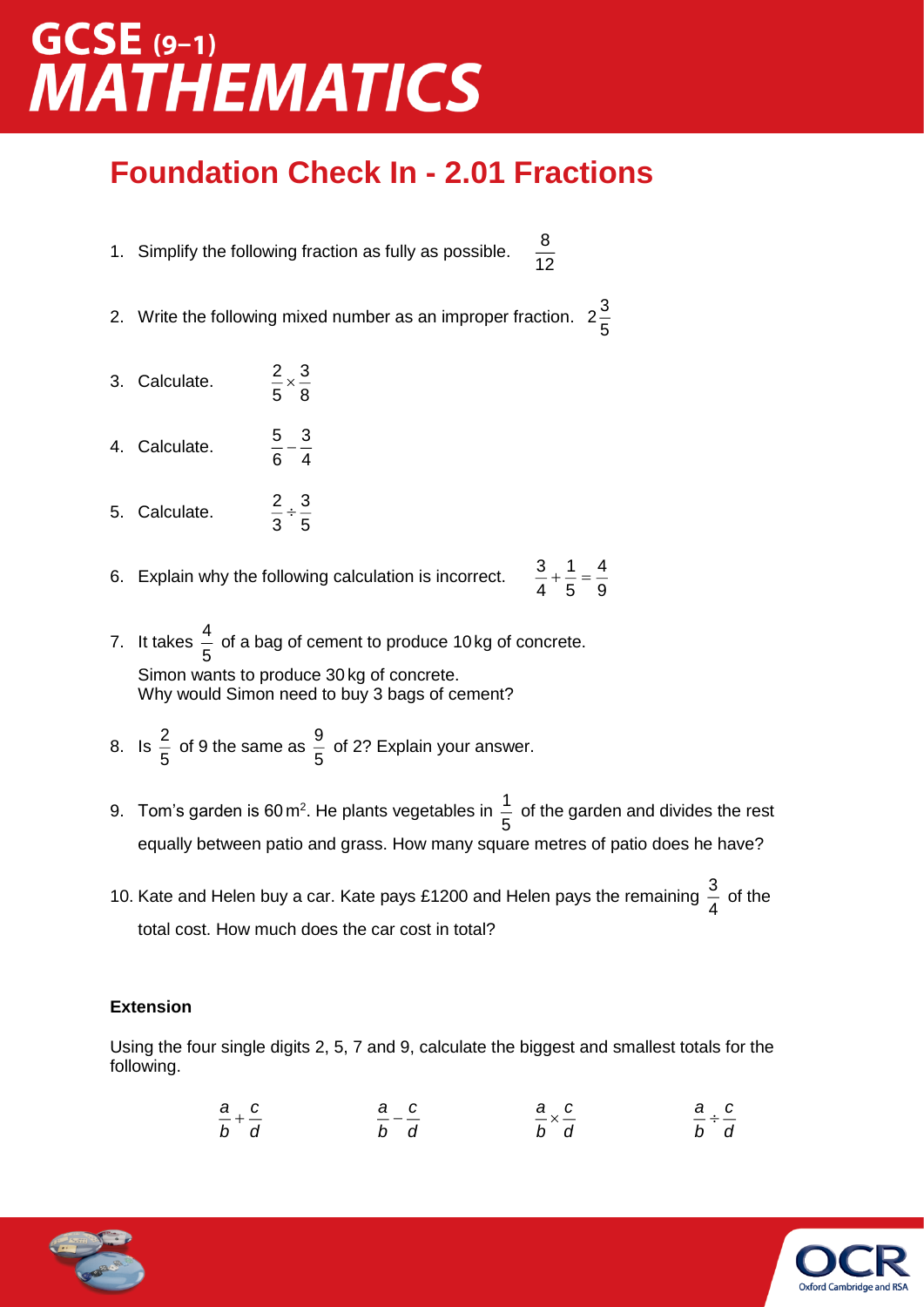# GCSE (9-1)<br>MATHEMATICS

#### **Answers**

- 1.  $\frac{2}{3}$ 2
- 2.  $\frac{1}{5}$ 13
- 3.  $\frac{6}{20}$ 3
- 4.  $\frac{1}{12}$ 1
- 5.  $\frac{1}{9}$ 10
- 6. Because they have added the numerators and the denominators together.
- 7. 3 bags of cement are enough to make 37.5 kg however 2 bags of cement will only make 25 kg; or 30 kg requires  $\frac{12}{5}$  $\frac{12}{5}$  bags of cement which is 2 $\frac{2}{5}$  $2\frac{2}{5}$  so 3 bags required.
- 8.  $\frac{200}{5} = \frac{30}{5}$  $9\!\times\!2$ 5  $\frac{2\times9}{2}$  =  $\frac{9\times1}{2}$ ×
- 9.  $24 \text{ m}^2$
- 10. £4800



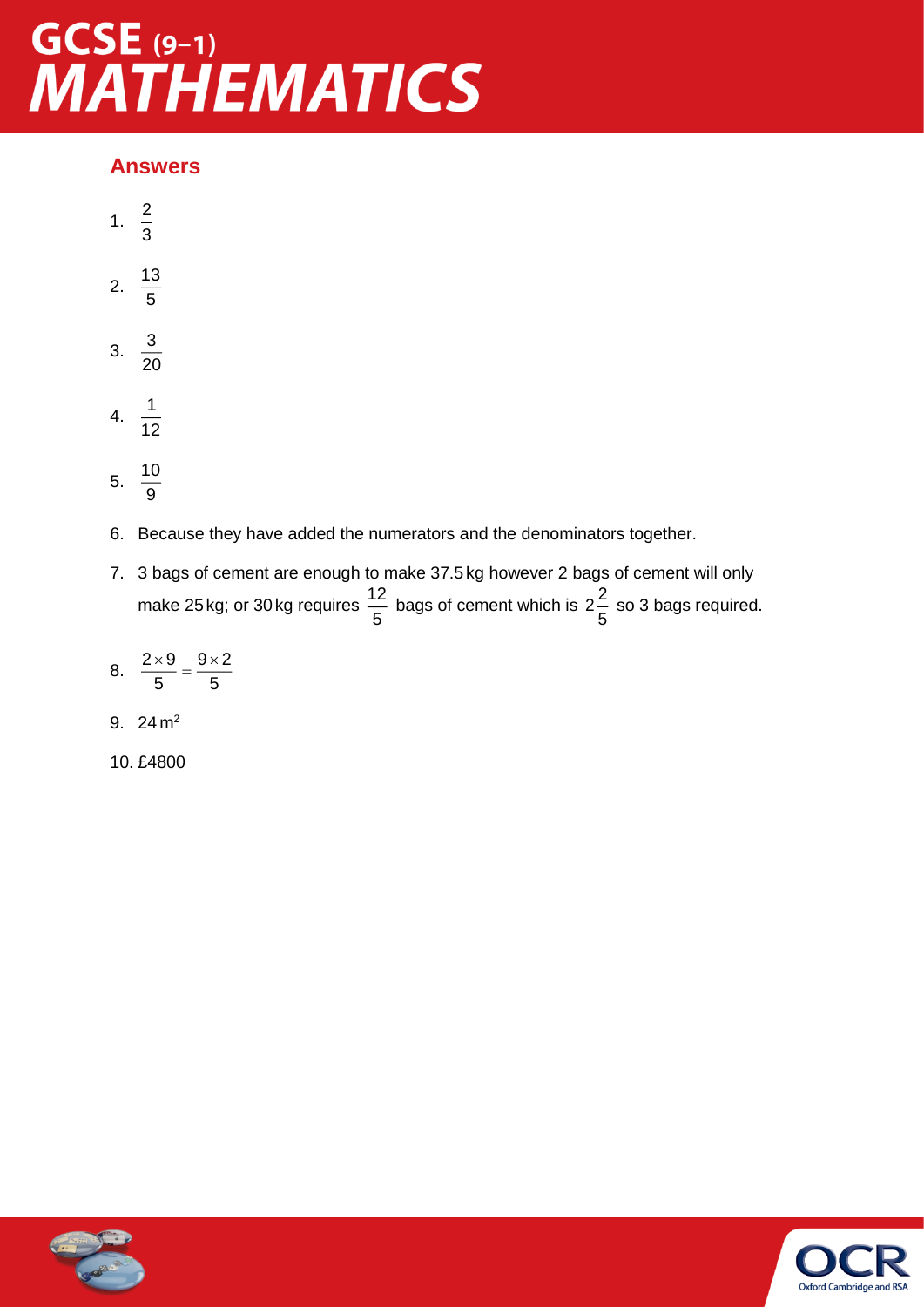## GCSE (9-1)<br>MATHEMATICS

#### **Extension**

| $\frac{9}{2} + \frac{7}{5} > \frac{5}{9} + \frac{2}{7}$ |                                                               |               |                                                                                                                                                   |                                                                                                                                   |  |
|---------------------------------------------------------|---------------------------------------------------------------|---------------|---------------------------------------------------------------------------------------------------------------------------------------------------|-----------------------------------------------------------------------------------------------------------------------------------|--|
| $\frac{9}{2} - \frac{5}{7} > \frac{2}{9} - \frac{7}{5}$ |                                                               |               |                                                                                                                                                   |                                                                                                                                   |  |
| $5\quad 2\quad 9\quad 7$                                |                                                               |               | $\frac{9}{2} \times \frac{7}{2} > \frac{2}{2} \times \frac{5}{2}$ or $\frac{9}{2} \times \frac{7}{2} > \frac{2}{2} \times \frac{5}{2}$<br>2 5 7 9 |                                                                                                                                   |  |
|                                                         | $\frac{9}{2} \div \frac{5}{7} > \frac{5}{9} \div \frac{7}{2}$ | $\mathsf{or}$ | $\frac{9}{5} \div \frac{2}{7} > \frac{5}{7} \div \frac{9}{2}$                                                                                     | or $\frac{7}{2} \div \frac{5}{9} > \frac{2}{9} \div \frac{7}{5}$ or $\frac{7}{5} \div \frac{2}{9} > \frac{2}{7} \div \frac{9}{5}$ |  |



[W](mailto:resources.feedback@ocr.org.uk?subject=I disliked the Topic Check In for 2.02 2.01 Fractions)e'd like to know your view on the resources we produce. By clicking on the 'Like' or 'Dislike' button you can help us to ensure that our resources work for you. When the email template pops up please add additional comments if you wish and then just click 'Send'. Thank you.

#### **OCR Resources**: *the small print*

OCR's resources are provided to support the teaching of OCR specifications, but in no way constitute an endorsed teaching method that is required by the Board, and the decision to use them lies with the individual teacher. Whilst every effort is made to ensure the accuracy of the content, OCR cannot be held responsible for any errors or omissions within these resources. We update our resources on a regular basis, so please check the OCR website to ensure you have the most up to date version.

© OCR 2015 - This resource may be freely copied and distributed, as long as the OCR logo and this message remain intact and OCR is acknowledged as the originator of this work.

OCR acknowledges the use of the following content: Maths and English icons: Air0ne/Shutterstock.com